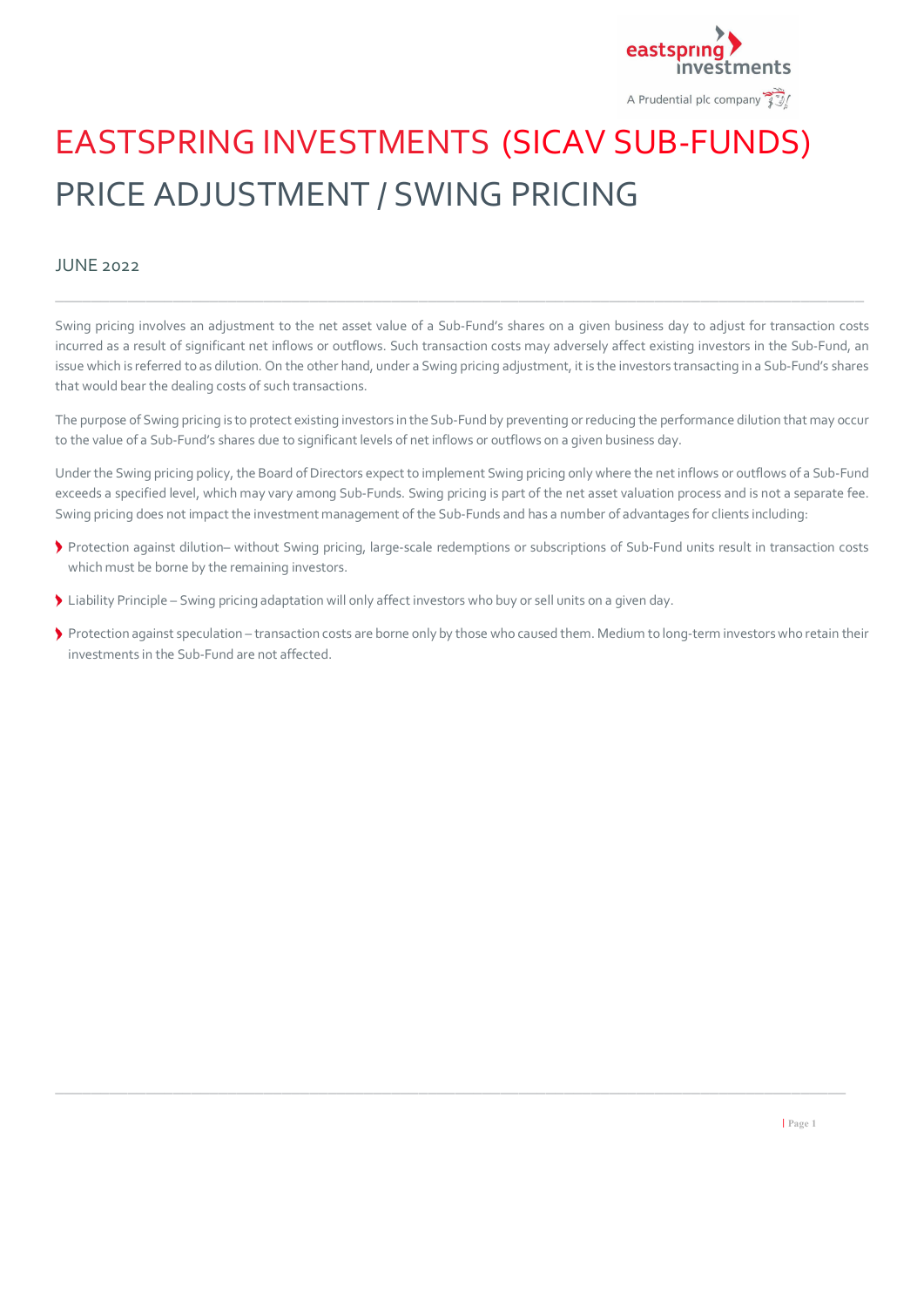# SWING PRICING Q&A

1.Who will be affected by Swing pricing?

Only those investors who buy or sell Sub-Fund units on the relevant day of that share class. Investors who remain invested in the Sub-Fund will not be economically affected.

2. Is Swing pricing not just an additional charge for the investor?

No, Swing pricing is a tool that ensures that existing investors in a particular Sub-Fund do not bear the trading costs associated with the portfolio manager having to trade due to the material activity of other shareholders investing significantly in or out of a Sub-Fund. Essentially, it is allocating costs of trading to the shareholders that cause the swing adjustment.

3. What advantages do Swing pricing have for investors?

- Protection against investors who speculate on shortterm price volatility.
- Long-term protection against dilution, as major subscriptions or redemptions lead to transaction expenses which would have to be borne by the remaining investors otherwise.
- Transaction expenses are borne only by those who cause them. Medium to long-term investors who remain invested in the Sub-Fund will not be affected.
- Transparent functioning: Swing pricing adjustments will only affect investors who buy or sell Sub-Fund units on the relevant date of that share class.

\_\_\_\_\_\_\_\_\_\_\_\_\_\_\_\_\_\_\_\_\_\_\_\_\_\_\_\_\_\_\_\_\_\_\_\_\_\_\_\_\_\_\_\_\_\_\_\_\_\_\_\_\_\_\_\_\_\_\_\_\_\_\_\_\_\_\_\_\_\_\_\_\_\_\_\_\_\_\_\_\_\_\_\_\_\_\_

4. Will the trade confirmation notes specifically indicate when Swing pricing kicks in for a given Sub-Fund on a given date?

No, there would be no indication on the confirmation note or any other communication when Swing pricing kicks in for a given Sub-Fund on a given date. There would only be the NAVs published for the Sub-Fund.

# 5. Which Sub-Funds would be impacted?

The Swing pricing mechanism is intended to be implemented across the entire range of the Eastspring Investments SICAV Sub-Funds. At this stage there are no Sub-Funds that are considered to be exempted from the Swing pricing mechanism within the SICAV umbrella range.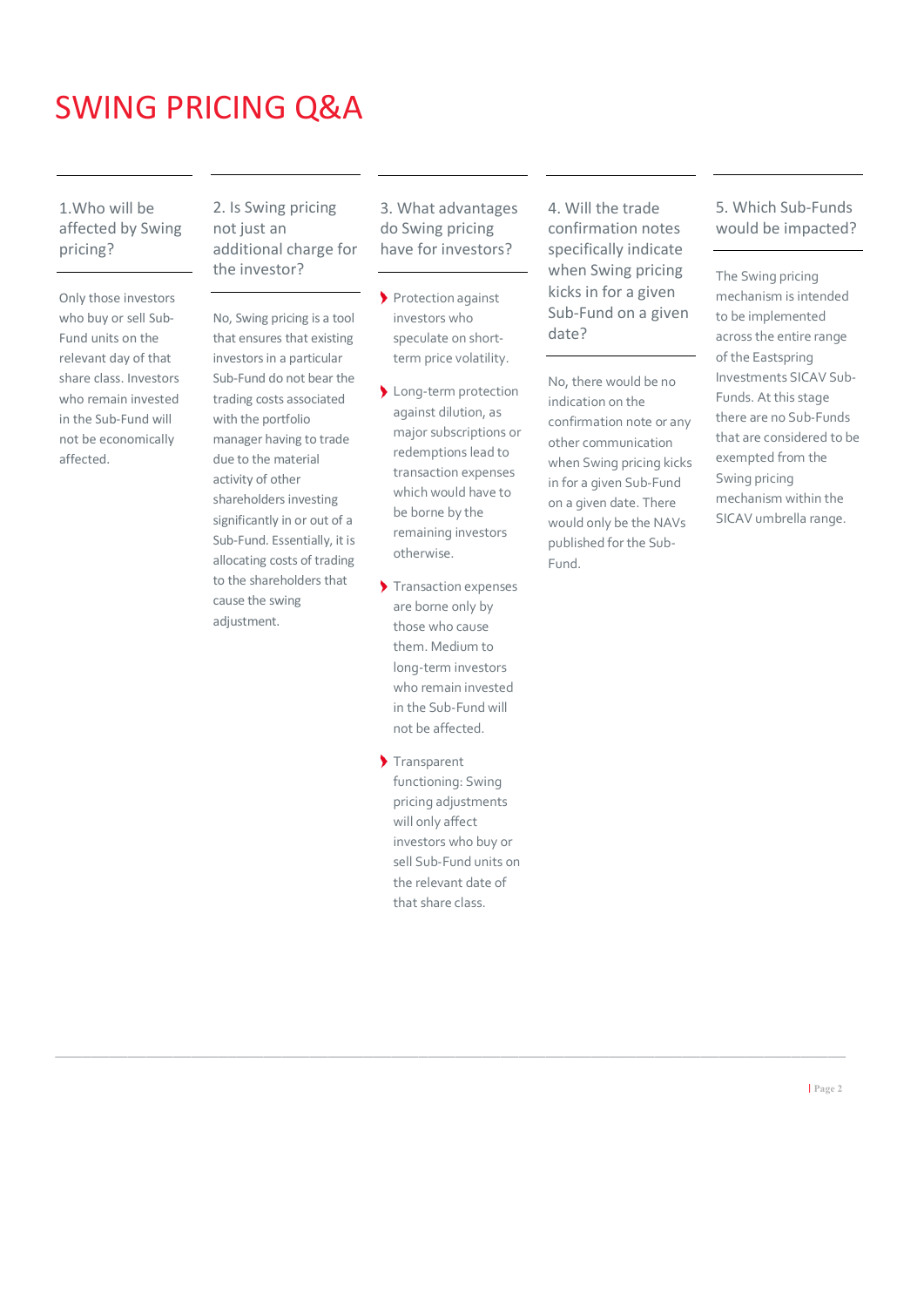## THE DILUTION EFFECT OF TRADING ACTIVITY

Swing pricing is aimed to protect investors from the impact of trading costs which has emerged as a key industry challenge, particularly as investment time horizons shorten.

This methodology protects the interests of long-term shareholders from the impact of transaction costs resulting from significant subscription or redemption activity within the Sub-Funds.

#### Why does Eastspring prefer Partial Swing pricing?

In line with many of its peers in the industry, Eastspring has adopted the "partial swing" method. Therefore, if the net trading in one of the Luxemburg-based Sub-Funds does not meet the swing threshold then no swing occurs, as trading costs will not have any material impact on other shareholders.

Eastspring favours this method because there is normally a lower impact on NAV volatility, given that the price is not swung on each valuation date. Additionally, having a threshold recognises that smaller deals can frequently be managed within existing cash levels.

#### How is the swing factor decided?

Practically, the price swings in accordance with the pre-determined swing threshold and the swing factor is set individually for each Sub-Fund based on market conditions, as well as other elements that influence the overall transaction costs (such as bid/ask spreads, commissions, taxes and other fiscal charges). The swing factor represents the magnitude of the swing, while its direction depends on whether the Sub-Fund is receiving net inflows or outflows on any particular dealing day:

- If the day's dealings within the Sub-Fund results in a net inflow, the share class NAV is adjusted upwards.
- If it results in a net outflow, the share class NAV is adjusted downwards.

#### How is the Swing threshold set?

The threshold levels are calculated on a Sub-Fund-by-Sub-Fund basis considering the level at which capital activity and related trading within the Sub-Fund becomes material and dilutes the value of shareholders' holdings. The threshold level depends on the underlying asset class and size of the Sub-Fund and can therefore vary across the SICAV range.

# EASTSPRING'S GOVERNANCE ON SWING PRICING

Swing thresholds and swing factors are set by Eastspring's Swing pricing committee, which meets semi-annually, but may do so more regularly if market conditions require. These meetings capture our best estimate of actual trading costs and review the current levels of protection provided by swinging to understand if they remain relevant. We intend to keep the thresholds confidential, as is generally the case in the industry, in order to prevent any attempt to avoid a price swing by dealing in an amount just below the threshold.

Swing factors might have to be increased, and/or thresholds lowered, by the Swing pricing committee depending on market events or any other legitimate reasons in order to provide the appropriate level of protection to investors.

## **CONCLUSION**

\_

\_\_\_\_\_\_\_\_\_\_\_\_\_\_\_\_\_\_\_\_\_\_\_\_\_\_\_\_\_\_\_\_\_\_\_\_\_\_\_\_\_\_\_\_\_\_\_\_\_\_\_\_\_\_\_\_\_\_\_\_\_\_\_\_\_\_\_\_\_\_\_\_\_\_\_\_\_\_\_\_\_\_\_\_

Eastspring Investments has determined that the application of the Swing pricing mechanism in the Luxembourg SICAV Sub-Funds isthe optimal solution to protect long-term shareholders from the dilution effect of significant trading activity. The Swing pricing mechanism is to ensure that investors subscribing or redeeming from a particular Sub-Fund bear the related trading costs associated with their activity and therefore protecting the interests of existing shareholders.